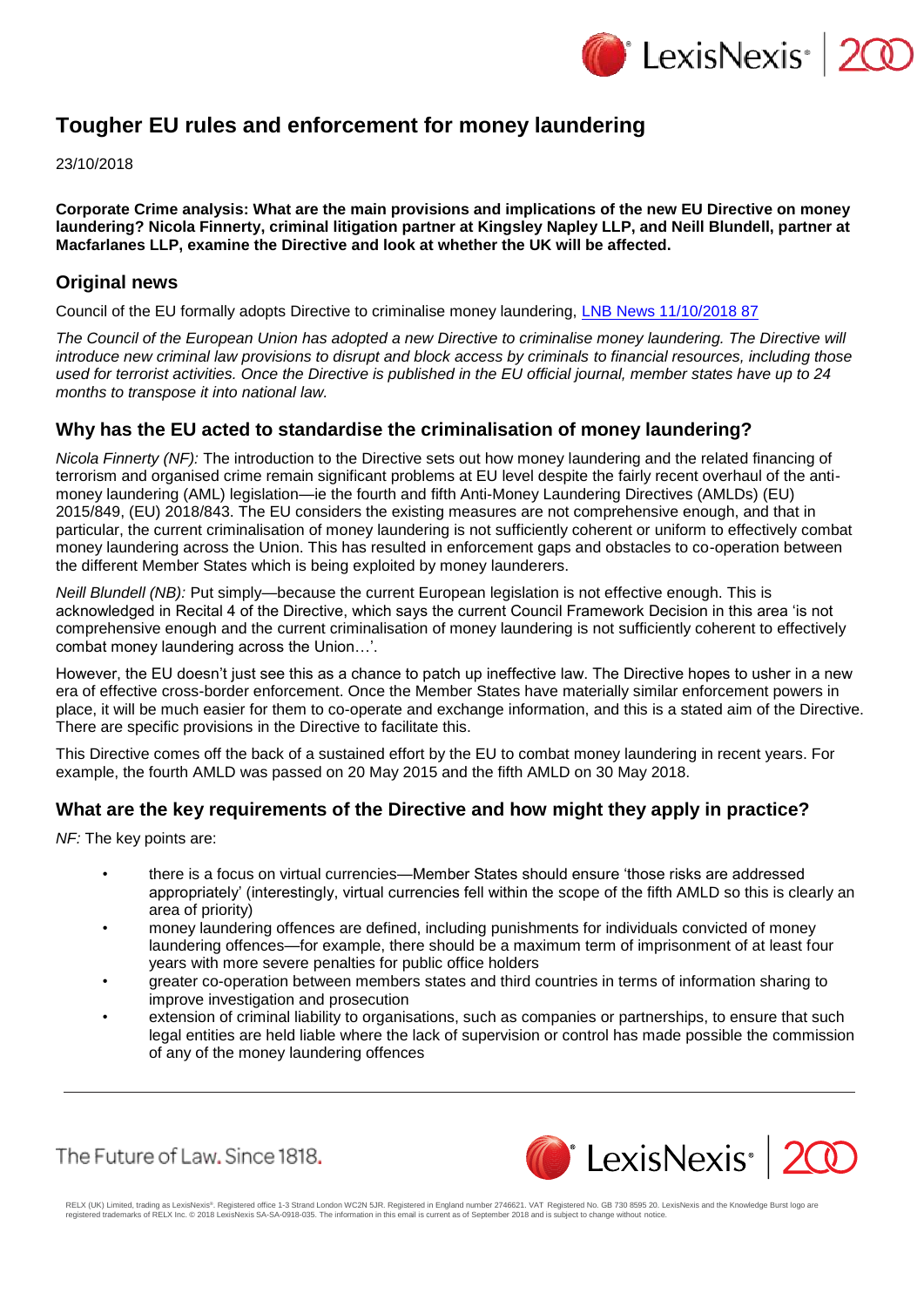

*NB:* A key requirement is that Member States will have to introduce new criminal offences relating to the conversion, transfer, concealment, acquisition, possession or use of property derived from criminal activity. The maximum imprisonment term for these offences will be at least four years.

In practice, these offences are likely to apply in much the same way as the offences in the [Proceeds of Crime Act](https://www.lexisnexis.com/uk/lexispsl/corporatecrime/citationlinkHandler.faces?bct=A&service=citation&risb=&UK_ACTS&$num!%252002_29a_Title%25)  [2002](https://www.lexisnexis.com/uk/lexispsl/corporatecrime/citationlinkHandler.faces?bct=A&service=citation&risb=&UK_ACTS&$num!%252002_29a_Title%25) [\(POCA 2002\)](https://www.lexisnexis.com/uk/lexispsl/corporatecrime/citationlinkHandler.faces?bct=A&service=citation&risb=&UK_ACTS&$num!%252002_29a_Title%25). The language and approach of Article 3 of the Directive (which sets out these offences) is similar to that of [POCA 2002, ss 327—](https://www.lexisnexis.com/uk/lexispsl/corporatecrime/citationlinkHandler.faces?bct=A&service=citation&risb=&UK_ACTS&$num!%252002_29a%25$section!%25327%25$sect!%25327%25)[329.](https://www.lexisnexis.com/uk/lexispsl/corporatecrime/citationlinkHandler.faces?bct=A&service=citation&risb=&UK_ACTS&$num!%252002_29a%25$section!%25329%25$sect!%25329%25)

One of the more functionally important requirements of the Directive is that each Member State will be required to establish its jurisdiction over offences committed in its territory or by one of its nationals.

Member States will also be subject to a new, clear method of determining which country has jurisdiction and 'the Member States concerned shall co-operate in order to decide which of them will prosecute the offender, with the aim of centralising proceedings in a single Member State'.

This is a clear indication of the intended effect of this Directive and a hoped-for new era of cross-border co-operation. In practice, this may be subject to some of the same difficulties that afflict questions of jurisdiction in court proceedings (which haven't all been solved by regulations or Directives), but Member States should end up with materially similar jurisdiction provisions which allow for the much quicker resolution of jurisdiction issues and prosecution of criminals.

Other requirements in the Directive include giving the relevant authorities in Member States new confiscation and investigation powers. In practice, these are likely to operate in a similar way to the unexplained wealth orders and asset freezing orders recently introduced in the UK.

#### **To what extent is the UK already compliant with the provisions of the Directive and what, if anything, would need to change in our law to implement this Directive?**

*NF:* This Directive will not apply to the UK as they did not choose to be bound by it from the outset (this is the socalled 'opt-in' on criminal justice matters). The UK will not therefore need to implement this Directive.

That said, if the UK had decided to adopt the Directive, we would be mostly compliant in any event. For example, the 22 predicate offences which have to be criminalised are already offences in the UK. We also have a comprehensive array of primary legislation setting out money laundering offences, for example [POCA 2002, w](https://www.lexisnexis.com/uk/lexispsl/corporatecrime/citationlinkHandler.faces?bct=A&service=citation&risb=&UK_ACTS&$num!%252002_29a_Title%25)hich incidentally applies to all crimes, not just the 22 predicate offences set out in the Directive. The punishment is up to 14 years' imprisonment.

The area which would be a big change for the UK is the extension of criminal liability to the corporates. There is a current campaign in the UK to reform the law on corporate criminal liability as it is seen as unfit for purpose. As the law stands, before a company can be prosecuted, the prosecutor is required to identify the 'controlling mind' of the company and prove that that person was complicit in the offence under investigation. This is known as the 'identification principle'.

Back in 2016, the former director of the Serious Fraud Office (SFO), Sir David Green, set the scene: 'In a world of increasingly complex corporate structures, the identification principle can hobble the prosecutor in those cases where it is right to prosecute the company.' This has meant that it has often been impossible to prosecute the companynotwithstanding that it may be the beneficiary of the wrongdoing.

It has been proposed therefore that the identification doctrine is replaced with a new principle of attribution of corporate liability, which would set out the circumstances in which a company would be criminally liable. In particular, the creation of a new offence of failing to prevent economic crime similar to [section 7](https://www.lexisnexis.com/uk/lexispsl/corporatecrime/citationlinkHandler.faces?bct=A&service=citation&risb=&UK_ACTS&$num!%252010_23a%25$section!%257%25$sect!%257%25) of the Bribery Act 2010 (which the SFO maintains has been a success) and failure to prevent tax evasion under the [Criminal Finances Act 2017.](https://www.lexisnexis.com/uk/lexispsl/corporatecrime/citationlinkHandler.faces?bct=A&service=citation&risb=&UK_ACTS&$num!%252017_22a_Title%25)

It will be interesting to see if the sixth AMLD will assist the debate on this matter (which is likely because, for the UK to benefit from a favourable trade agreement with the EU post-Brexit, it will be required (politically) to ensure that its AML standards are in line with the standards expected by the EU).

*NB:* Interestingly, the UK is not taking part in the adoption of the Directive. The UK will not be bound by it or subject to its application. This is also true of Ireland and Denmark.

The Future of Law, Since 1818.



RELX (UK) Limited, trading as LexisNexis®. Registered office 1-3 Strand London WC2N 5JR. Registered in England number 2746621. VAT Registered No. GB 730 8595 20. LexisNexis and the Knowledge Burst logo are<br>registered trade